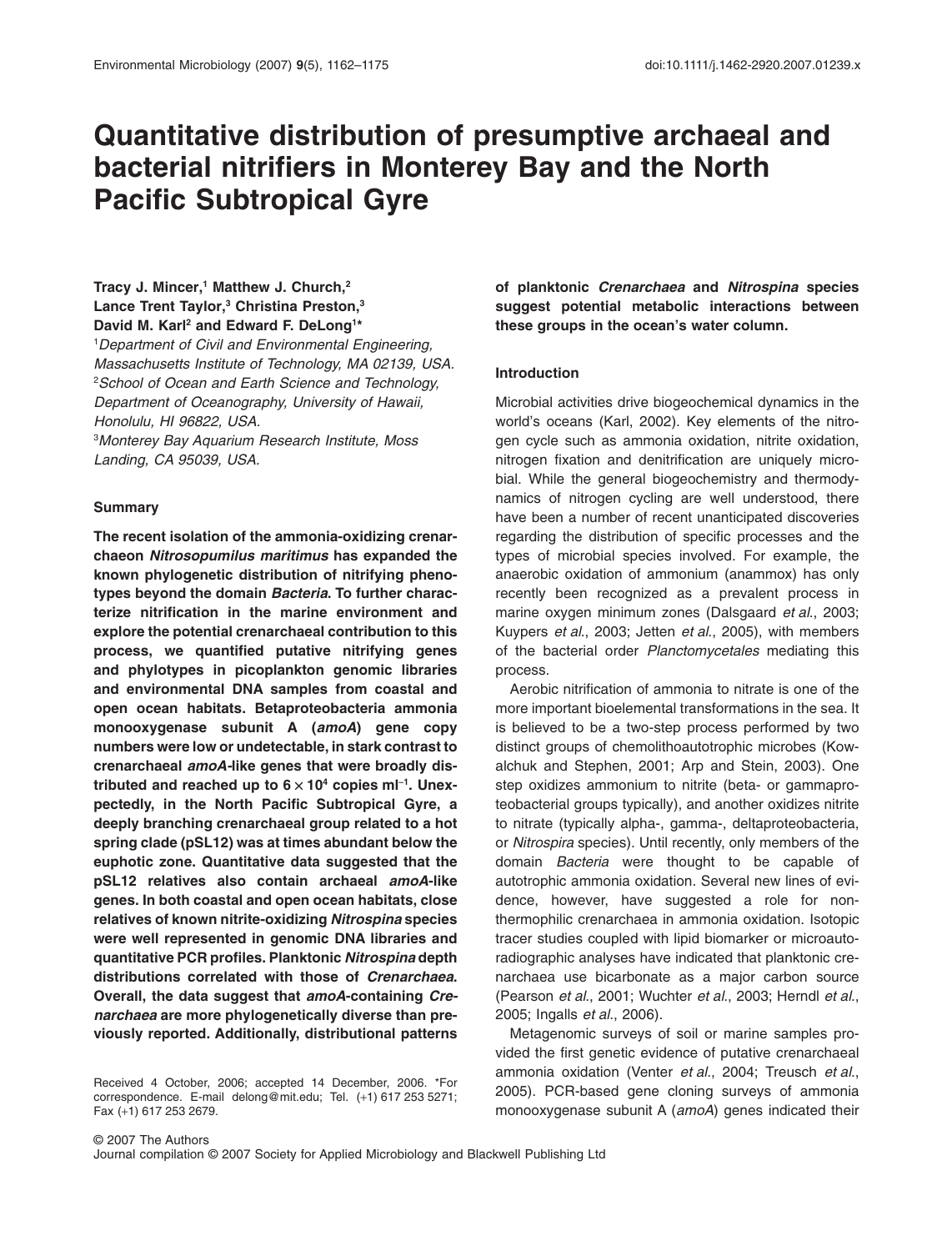**Table 1.** Quantitative macroarray probing data.

| <b>Site</b>              | Sample depth (m) | Library      | Crenarchaeal amoA | Group I SSU | Bacterial amoA | Nitrospina SSU |
|--------------------------|------------------|--------------|-------------------|-------------|----------------|----------------|
| Hawaii. Station ALOHA    | 10               | <b>HF10</b>  | <b>ND</b>         | <b>ND</b>   | <b>ND</b>      | <b>ND</b>      |
| Hawaii. Station ALOHA    | 70               | <b>HF70</b>  | ND.               | ND.         | ND.            | <b>ND</b>      |
| Hawaii. Station ALOHA    | 130              | <b>HF130</b> | 2                 | <b>ND</b>   | ND.            | <b>ND</b>      |
| Hawaii. Station ALOHA    | 200              | <b>HF200</b> | 3                 | 2           | <b>ND</b>      | 4              |
| Hawaii. Station ALOHA    | 500              | <b>HF500</b> | 11                | 11          | ND.            | 3              |
| Hawaii, Station ALOHA    | 770              | <b>HF770</b> | 15.75             | 15          | <b>ND</b>      | 4              |
| Hawaii. Station ALOHA    | 4000             | HF4000       | 6.5               | 4           | <b>ND</b>      | 2              |
| Monterey Bay, Station M1 | 0                | EB000        | ND.               | <b>ND</b>   | ND.            | ND             |
| Monterey Bay, Station M1 | 80               | EB080        | <b>ND</b>         | <b>ND</b>   | <b>ND</b>      |                |
| Monterey Bay, Station M1 | 100              | EF100        | ND.               | <b>ND</b>   | ND.            |                |
| Monterey Bay, Station M1 | 500              | EF500        | 4                 |             | ND             | ND             |

Quantitative analyses of specific clone categories. For the fosmid library, the data are normalized to the total amount of cloned DNA that was screened, ~332 Mbp for each assay (9216 clones). HF and EF indicate fosmid libraries, and EB indicates BAC. Approximately 668 and 682 Mbp DNA were screened for EB000 and EB080 libraries respectively. ND, not detected. All positives were confirmed by sequencing of target genes amplified from library clone by PCR (see *Experimental procedures*).

high allelic diversity, the clustering of specific ecotypes, and presence of this gene in marine sediments, estuaries, terrestrial soil samples (Francis *et al*., 2005) and wastewater treatment reactors (Park *et al*., 2006). Metabolic pathway reconstruction in the crenarchaeon *Cenarchaeum symbiosum* (Preston *et al*., 1996) identified more genes potentially involved in ammonia oxidation, including *amoA*, *B* and *C*, as well as genes encoding urease, urea uptake, ammonia transport, nitric acid reductase, and nitrite reductase (Hallam *et al*., 2006a,b). In addition, genes encoding a presumptive modified 3-hydroxypropionate autotrophic carbon assimilation pathway were identified, suggesting a potential pathway for non-thermophilic crenarchaeal autotrophy (Hallam *et al*., 2006a,b).

The recent cultivation of the autotrophic, ammoniaoxidizing *Nitrosopumilus maritimus* provided definitive proof that some marine planktonic crenarchaea are capable of the first step of nitrification (Könneke *et al*., 2005). With this discovery, a North Sea surface water enrichment study suggested that naturally occurring *Crenarchaea* were capable of ammonia oxidation, evolving nitrite as the end-product (Wuchter *et al*., 2006). The same study also showed that archaeal-like *amoA* gene numbers were at least an order of magnitude higher than bacterial *amoA-*like genes in coastal North Sea and North Atlantic waters (Wuchter *et al*., 2006). Similar results were reported in soil ecosystems, where crenarchaeal putative *amoA-*like gene counts were found to range from about equal, to as much as three orders of magnitude higher than detectable bacterial *amoA* depending upon soil type measured (Leininger *et al*., 2006). In total, these studies have identified some specific lineages within the *Crenarchaea* that appear to function, at least in part, as autotrophic ammonia oxidizers.

The distribution and abundance of nitrite-oxidizing bacteria in the ocean is less well known (Zehr and Ward, 2002). Early studies employed immunofluorescent cell counting methods in attempts to enumerate these groups in marine plankton (Ward and Carlucci, 1985). More recently, small subunit (SSU) rRNA gene surveys of marine picoplankton DNA libraries suggested a significant number of rRNA containing clones closely related to *Nitrospina* (Suzuki *et al*., 2004; DeLong *et al*., 2006), a genus whose cultivated members so far all appear to be obligate nitrite oxidizers (Watson and Waterbury, 1971). Among the known nitrite oxidizers, genomic and ribosomal RNA surveys have detected *Nitrospina*, but generally not other nitrite-oxidizing bacterial groups in the coastal and open ocean habitats investigated.

In this study, we report quantitative spatial and temporal profiles of planktonic crenarchaeal SSU rRNA and *amoA-*like genes in Monterey Bay and North Pacific Subtropical Gyre (NPSG) habitats. These surveys revealed the unanticipated abundance of a deeply branching crenarchaeal clade in the open ocean. Archaeal *amoA-*like and SSU rRNA gene distributions were compared with those of betaproteobacterial *amoA* genes in the same samples. In parallel, we report a full sequence of a 64 kb BAC clone, and the DNA insert termini sequences of fosmid and BAC clones, from *Nitrospina*-like *Bacteria.* Additionally, we quantified the distribution and abundance of the *Nitrospina* group by Q-PCR profiling in the water column.

## **Results**

# *Archaeal SSU rRNA and* amoA*-like genes in environmental DNA libraries*

Environmental genomic libraries were screened by hybridization for genes similar to bacterial and crenarchaeal *amoA*, and *Nitrospina*-related SSU rRNA (Table 1). Station ALOHA fosmid libraries had been pre-

Journal compilation © 2007 Society for Applied Microbiology and Blackwell Publishing Ltd, *Environmental Microbiology*, **9**, 1162–1175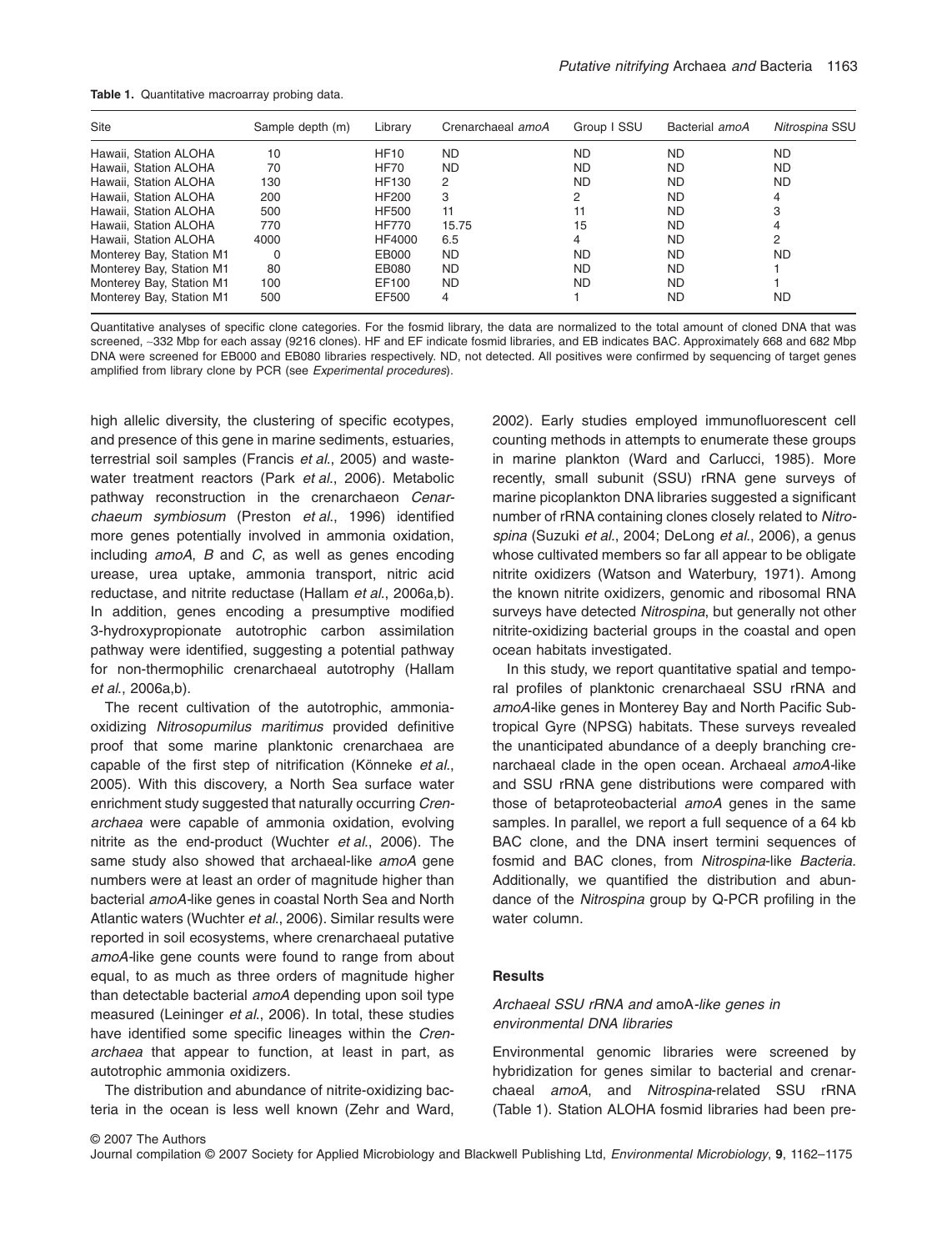viously screened for archaeal SSU rRNA genes (DeLong *et al*., 2006), and those results are included here for comparison (Table 1). All hybridization-positive clones were confirmed by PCR amplification and sequencing of specific genes of interest. Fosmid and BAC libraries (Monterey, EF, EB; Station ALOHA, HF notation) screened for crenarchaeal *amoA-*like and SSU rRNA genes displayed a range of 1 to  $> 15$  positive clones per 332 Mbp DNA screened, corresponding to a range of about 0.6–9.5% genome equivalents, assuming a 2 Mbp average genome size (Table 1). In the case of EB000, 668 Mbp of DNA were screened due to a larger average clone insert size of 80 kb, and 8352 clones total. The EB080 library consisted of 9216 clones of 74 kb average insert size resulting in 682 Mbp total screened. Crenarchaeal *amoA*-like and SSU rRNA genes displayed a oneto-one gene stoichiometry in the different environmental DNA libraries, suggesting that the *amoA*-like gene is present in one copy per genome. [All available evidence indicates that planktonic *Crenarchaea* contain only one rRNA operon per genome (Béjà *et al*., 2002; DeLong *et al*., 2006; Hallam *et al*., 2006a).] No positive hybridization signals were obtained even at low hybridization stringencies for bacterial *amoA* genes, using probes targeting *Nitrosococcus*, *Nitrosomonas* and *Nitrosospira* groups.

A number of BAC and fosmid clones were identified to be close relatives of *Nitrospina* species, by macroarray hybridization and subsequent rRNA sequence analysis (Table 1, see below). Evidence from other experiments (see below) suggested that the rRNA operon in *Nitrospina* is present at two copies per genome.

# *Distribution of archaeal cells,* amoA*-like and rRNA genes in Monterey Bay*

In general, planktonic crenarchaeal cells became detectable (10 000–30 000 cells ml $^{-1}$ , Fig. 1A) along the trace of the nitracline, roughly coinciding where nitrate is  $2 \mu M$ (Fig. 1D). The crenarchaeal cells reached a maximum of about 2  $\times$  10<sup>5</sup> cells ml<sup>-1</sup>.

Conversely, planktonic euryarchaeal cell numbers typically reached their maxima in surface waters, where nitrite levels were relatively high, and appeared to form an intense bloom in late April, 1998 (about 6  $\times$  10<sup>5</sup> cells ml<sup>-1</sup>) (Fig. 1B and C). This single bloom event coincides with a relatively low abundance of crenarchaeal cells.

Analysis of the same water column samples indicated that the crenarchaeal *amoA-*like and SSU rRNA gene copy numbers were within one standard deviation of replicate error to one another, supporting a one-to-one gene stoichiometry (Fig. 2A–D). The concentrations of crenarchaeal *amoA*-like or rRNA genes measured in seawater were lower (~25–60%) (at times significantly) than the absolute crenarchaeal cell counts. The correspondence of crenarchaeal *amoA* and rRNA genes when compared with the cell count data suggested that these lower values in the Q-PCR assays were probably due to overall losses in DNA extraction and purification. An alternate explanation for the above discrepancy could be that the cell counts overestimated the abundances. Even though the primer combinations that we employed were developed to detect as many different subclades of the Group I *Crenarchaea* as possible, it could be likely that some were not detected by our Q-PCR method.

The SSU rRNA gene copy number of *Nitrospina*-like *Bacteria* were most abundant at depths of 100–200 m in Monterey Bay where counts ranged from unity to one-fifth that of crenarchaeal *amoA* and SSU rRNA gene copies. *Nitrospina* depth profiles showed roughly similar trends, increasing with depth as did the crenarchaeal distributions, with specific exceptions at 200 m depths in the June and July 1998 samples (Fig. 2B and C).

Primers targeting the *Nitrosomonas*- and *Nitrosospira*related *amoA* genes yielded Q-PCR values that ranged from about 50 to 1000 genes  $ml^{-1}$  seawater, to below our detection limit, with at times high deviation from the mean (Table S1). Bacterial *amoA* gene copy numbers were low in comparison with those observed for archaeal *amoA-*like genes, that were at times two orders of magnitude higher. These data are consistent with the low abundance of these groups in environmental fosmid and BAC libraries, where one *Nitrosomonas*-related clone was detected at 80 m depth from an SSU rRNA survey of the Monterey BAC library EB080 (Suzuki *et al*., 2004).

# *Diversity and stoichiometry of crenarchaeal rRNA and* amoA*-like genes at station ALOHA*

Q-PCR profiles of crenarchaeal *amoA-*like and SSU rRNA genes revealed discrepancies in gene stoichiometries at particular depths. Specifically, crenarchaeal *amoA* gene copy numbers were several orders of magnitude higher than crenarchaeal SSU rRNA genes, particularly at 200 m (Fig. 3A). To investigate whether groups not targeted by our crenarchaeal rRNA gene primers might account for this disparity, archaeal SSU rRNA genes were amplified using universal primers, cloned and sequenced from the 200 m DNA sample. Of the archaeal rRNA gene clones, 72% were crenarchaeal, with 32 clones affiliated with marine Group I *Crenarchaea* while surprisingly another 17 clustered with the pSL12-related clade (Fig. 4). While only qualitative inferences can be drawn from library data, they are consistent with the relative proportions of the pSL12 in the subsequent Q-PCR (see below). The remainder of the clones were derived from planktonic Group II *Euryarchaea* (8), Group III *Euryarchaea* (10) and Group IV *Euryarchaea* (1) (data not shown). The deeply branching pSL12 clade, originally discovered in a hot spring in Yel-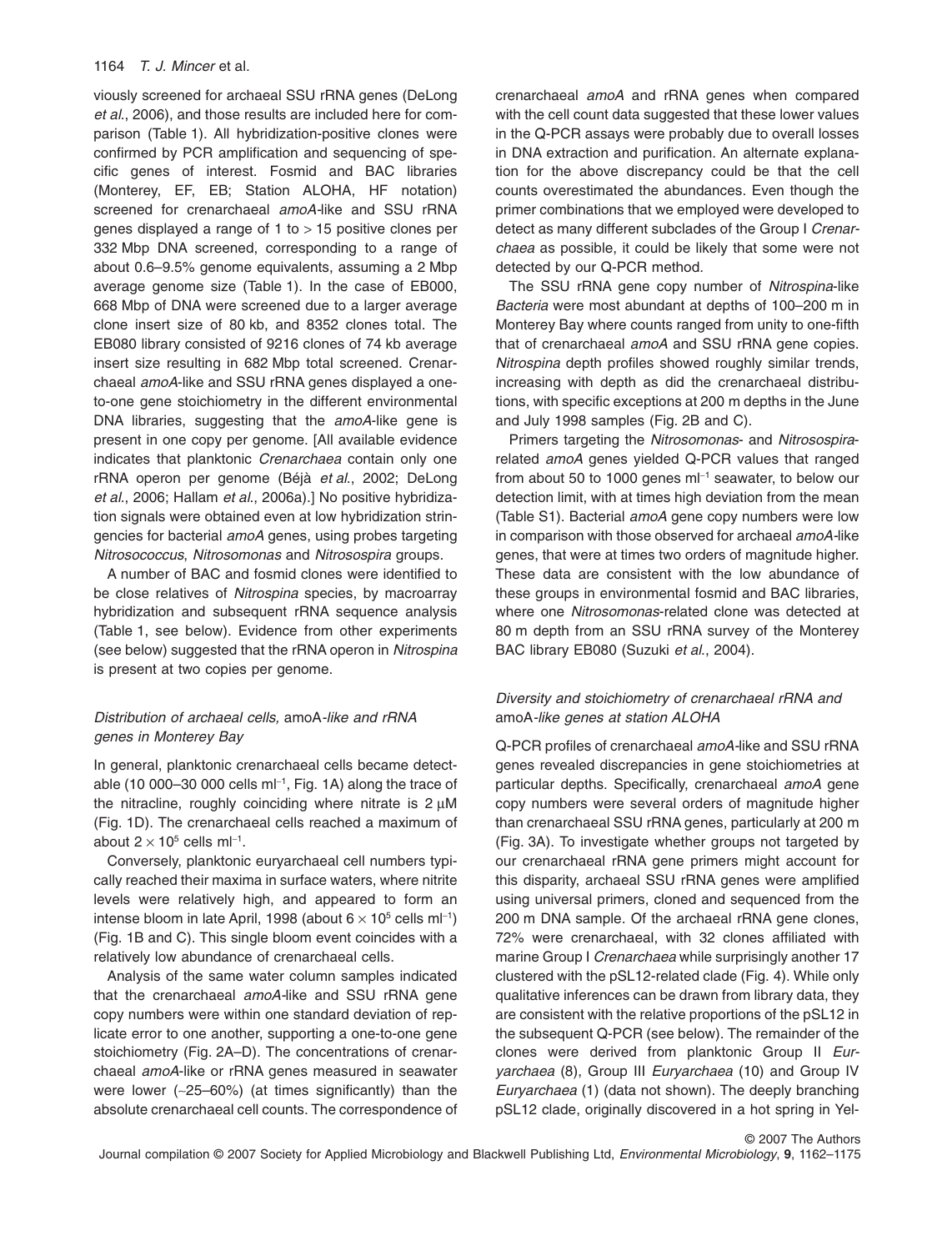

**Fig. 1.** Time-series data from Monterey Bay, California of archaeal cell counts and environmental data collected from October, 1997 to April, 1999.

A. Marine Group I crenarchaeal cell counts performed using polyFISH method.

B. Marine Group II euryarchaeal cell counts performed using polyFISH method.

C. Nitrite in  $\mu$ mol kg<sup>-1</sup>.

D. Nitrate in  $\mu$ mol kg<sup>-1</sup>.

Small black squares indicate sample data points. Circled data points indicate samples characterized further using Q-PCR.

lowstone National Park (Barns *et al*., 1996), currently has no cultivated representatives. The high abundance of these organisms was unanticipated, because members of the pSL12 clade have only been rarely encountered in the marine environments such as deep ocean sediments (Vetriani *et al*., 1999), deep-sea brine salterns (van der Wielen *et al*., 2005), and a mesopelagic Mediterranean Sea sample (Zaballos *et al*., 2006).

We designed and deployed a pSL12-targeted Q-PCR primer set to better quantify this crenarchaeal clade in the water column. The sum of the rRNA gene copy numbers derived independently from the crenarchaeal Group I and pSL12-like clades, showed good agreement with the total crenarchaeal *amoA-*like gene copy number (Fig. 3B). These data suggested that the pSL12-like *Crenarchaea* may account for the original discrepancy between

#### © 2007 The Authors

Journal compilation © 2007 Society for Applied Microbiology and Blackwell Publishing Ltd, *Environmental Microbiology*, **9**, 1162–1175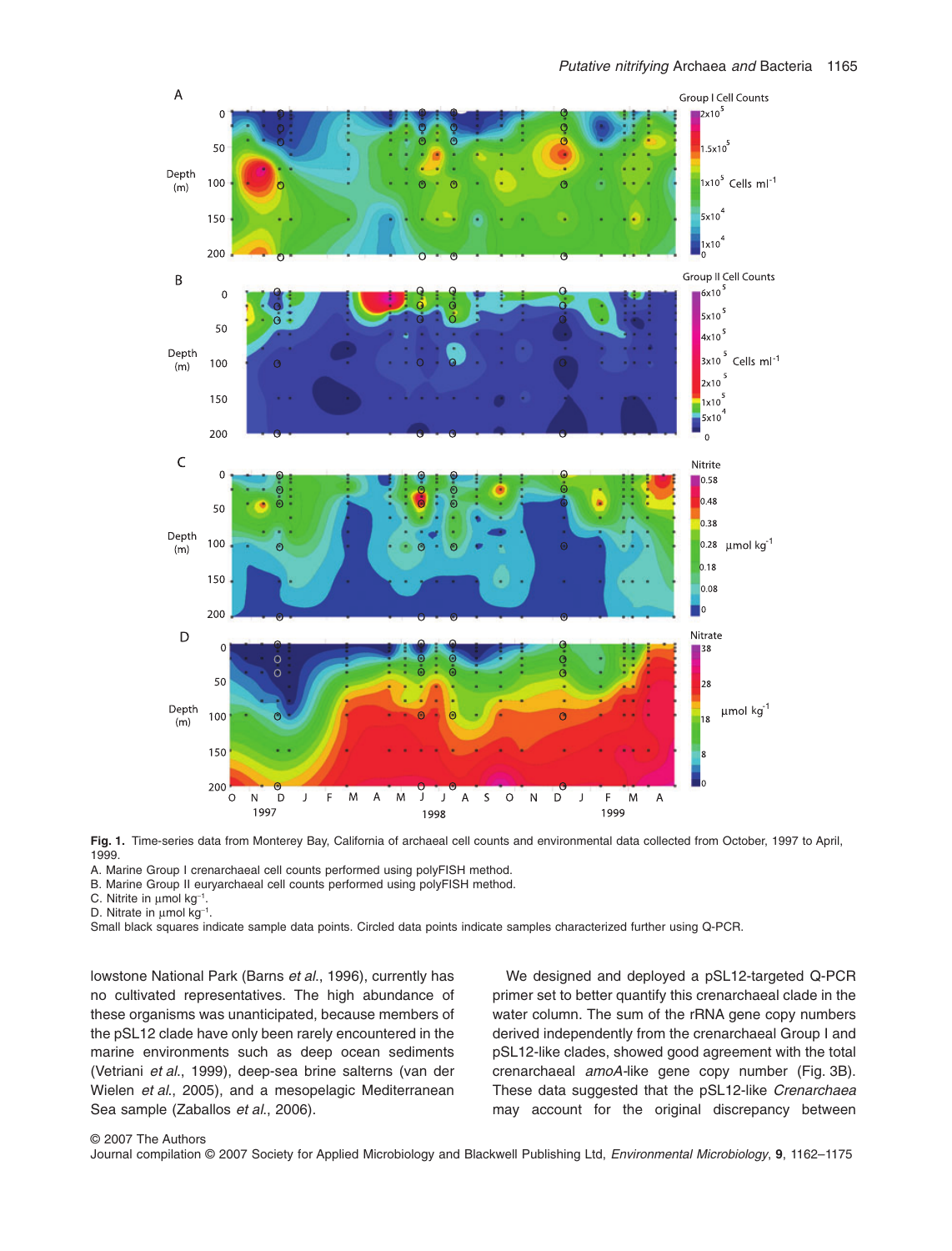





**Gene copy number per ml seawater Gene copy number per ml seawater**



B. 10 June, 1998.

C. 22 July, 1998.

D. 16 December, 1998.

Open squares joined by a solid line indicate crenarchaeal *amoA*-like gene copy numbers per ml, black triangles joined by a dashed line indicate Group I crenarchaeal SSU rRNA gene copy number per ml, and diamonds joined by a solid line indicate *Nitrospina* SSU rRNA gene copy number per ml seawater. Error bars represent one standard error from a mean of three replicate reactions.



**Fig. 3.** Q-PCR of environmental DNA samples from Station ALOHA, collected November, 2005. All error bars indicate one standard error from a mean of three replicate reactions.

A. Comparison illustrating gene count discrepancies between the crenarchaeal *amoA* gene copy number per ml (open square joined by a solid line), and marine Group I crenarchaeal SSU rRNA gene copy number per ml (black triangles joined by a dashed line).

B. Sum of Group I and pSL12-like SSU rRNA gene copy numbers per ml (black X joined by a dashed line), compared with crenarchaeal *amoA* (open squares) and *Nitrospina* SSU rRNA (black diamonds joined by a solid black line) gene copy number per ml.

© 2007 The Authors Journal compilation © 2007 Society for Applied Microbiology and Blackwell Publishing Ltd, *Environmental Microbiology*, **9**, 1162–1175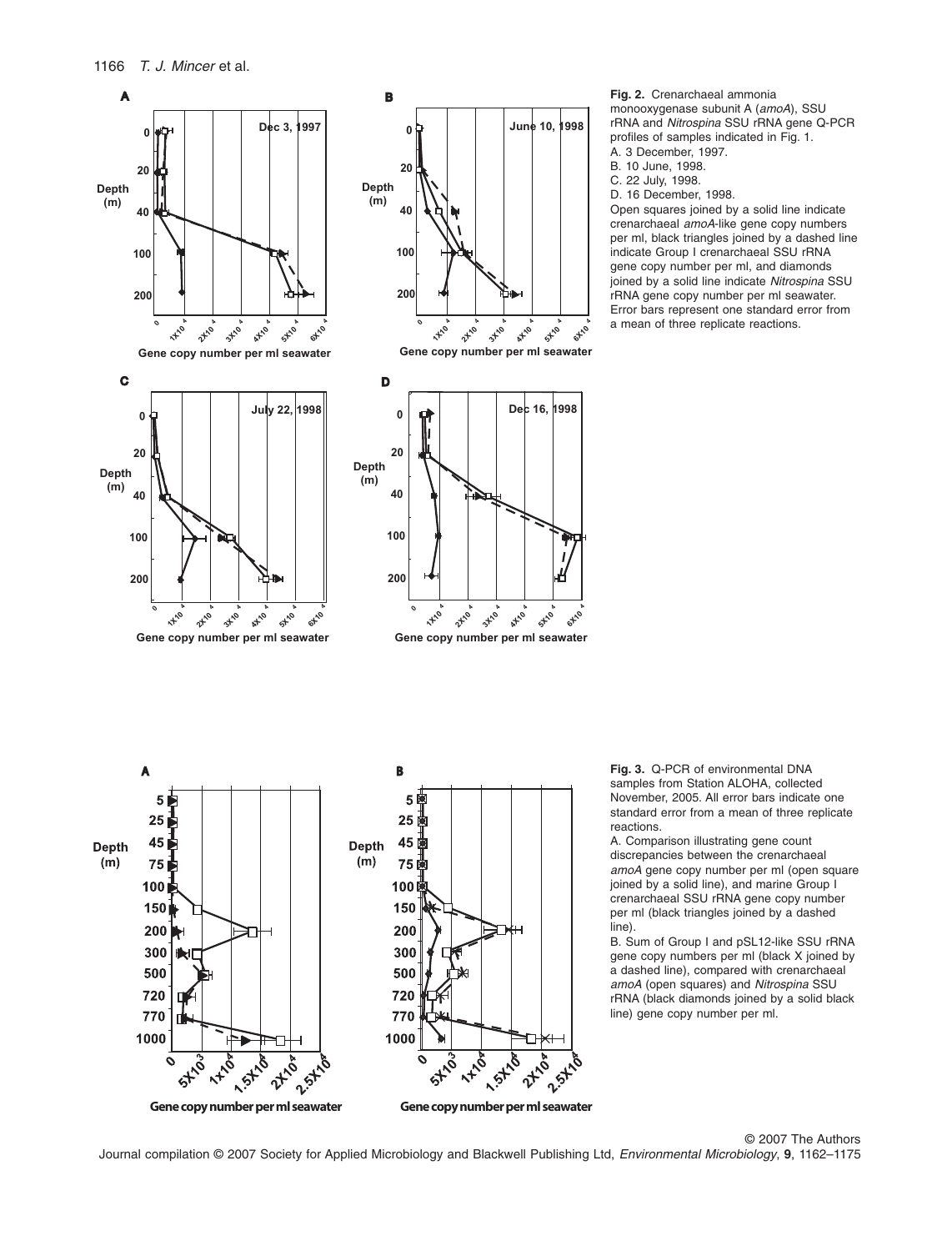

## - 0.01 substitutions/site

**Fig. 4.** Phylogenetic tree based on 950 bp of unambiguous SSU rRNA gene sequence illustrating marine Group I and pSL12-related archaeal SSU rRNA gene clone diversity. Clone library was constructed using the 200 m environmental DNA from Station ALOHA and 'universal' archaeal primers Ar20F, Ar1390R. Distance (top) and parsimony (bottom) bootstrap values are indicated at nodes.

© 2007 The Authors Journal compilation © 2007 Society for Applied Microbiology and Blackwell Publishing Ltd, *Environmental Microbiology*, **9**, 1162–1175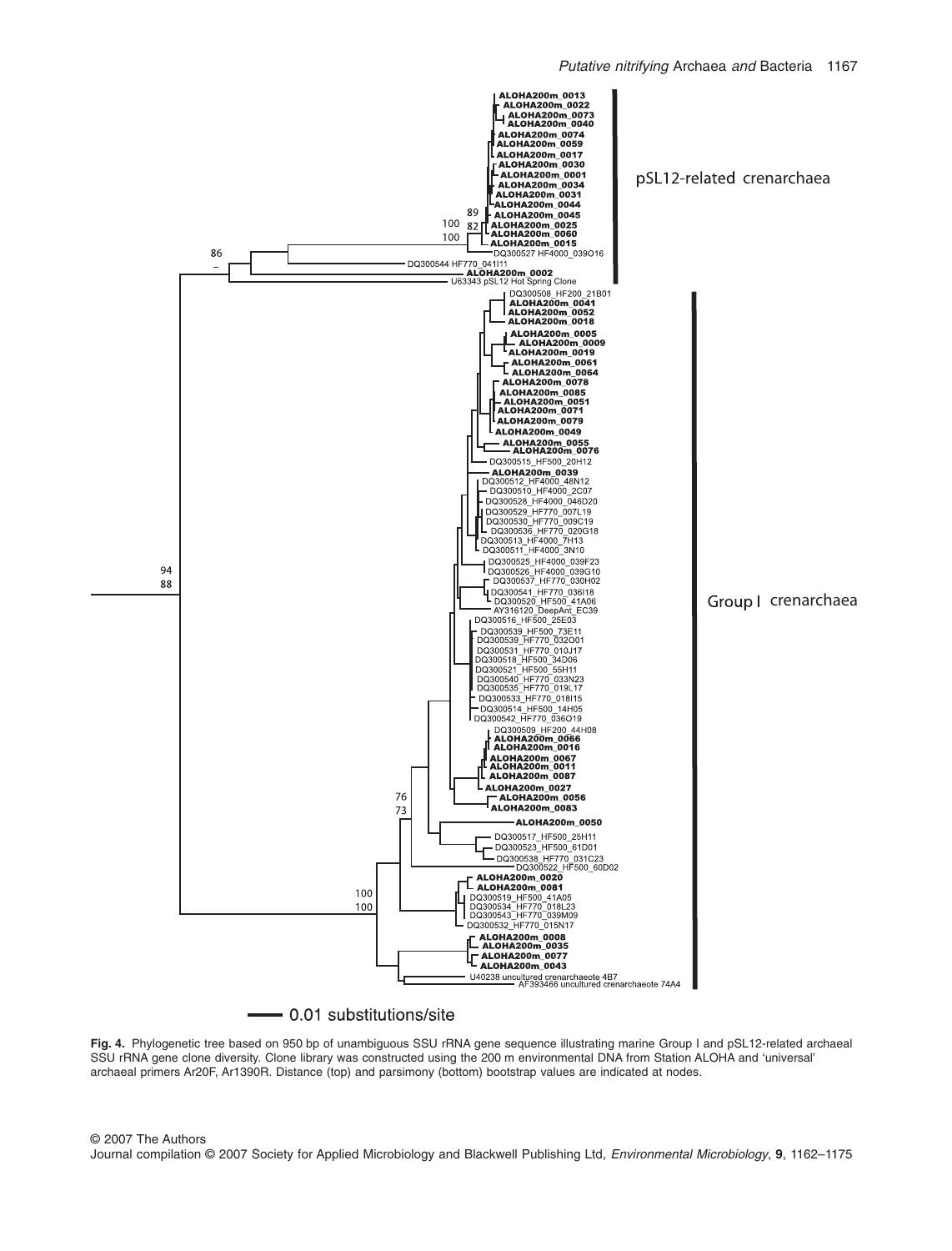crenarchaeal *amoA-*like and Group I SSU rRNA gene counts, and further suggest that these atypical planktonic *Crenarchaea* also contain *amoA*-like genes.

In an attempt to identify *amoA-*like gene variants that might be associated with pSL12 *Crenarchaea*, we cloned archaeal *amoA* PCR amplicons from the same 200 m sample. The presumed crenarchaeal *amoA* clone sequences (40 total) displayed a mol  $G + C$  content ranging from 44% to 48%. Phylogenetic analyses of the *amoA* amino acid sequences provided weak support for a specific clade clustering with *C. symbiosum amoA*, having a slightly elevated  $G + C$  content (47–48% mol  $G + C$ , data not shown). The SSU rRNA gene sequences of the pSL12-like clones from the 200 m sample ranged from 54% to 55% mol  $G + C$ , compared with an average mol G + C for the marine Group I *Crenarchaea* of 51–53% over the same 1100 bp region. The phylogenetic grouping together with the higher percentage mol  $G + C$  provide some evidence that these alleles of *amoA* may belong to the pSL12-related cluster of *Archaea*, but no obvious candidates were revealed.

# *Phylogenetic analyses of crenarchaeal* amoA*,* B *and* C *subunits from library clones*

Figure S2A and B show significant phylogenetic partitioning of crenarchaeal *amoA* and *B* respectively. These data suggest a physical linkage of *amoAB* to the *c*. 35–40 kb genomic DNA fragment that they reside. PCR amplification of the *amoC* gene was only successful for members of the shallow clade (Fig. S2C). Amplification of the more numerous deep clade clones (500–4000 m) was attempted; however, no product was detected. A crenarchaeal *amoC* gene sequence obtained from an HF4000 library fosmid was analysed to assure proper PCR primer sequence design. Again, none of the fosmids from 500, 770 or 4000 m containing *amoA* yielded an *amoC* gene amplification product, suggesting that the *C* subunit is not linked in the deeper subpopulation of Group I *Crenarchaea*.

## Nitrospina*-related fosmid and BAC clones*

Hybridization to macroarrays using a *Nitrospina* SSU rRNA-specific probe revealed 19 positive genomic clones in Monterey Bay and Station ALOHA fosmid and BAC libraries. The positive clones were confirmed by sequencing the SSU rRNA gene of each large insert clone. The SSU rRNA genes from *Nitrospina*-like clones were about 93–95% similar to *Nitrospina gracilis* cultivars (Fig. 5).

To characterize the *Nitrospina-*like bacterioplankton further, one *Nitrospina*-related BAC clone (EB080L20\_F04) was fully sequenced and annotated (Table S2). Of the 88 protein-encoding open reading frames (ORFs) identified,

approximately 22% shared no significant homology to current database (GenBank) entries. Most other ORFs were only distantly related to other previously sequenced genes and genomes, with identities ranging from 27% to 65% at the amino acid sequence identity. The full NADH biosynthetic operon, a terminal substrate for reverse electron transport in nitrite oxidizers, shared highest similarity with homologues from the deltaproteobacteria (*Anaeromyxobacter dehalogens*, and *Geobacter* spp.) and the planctomycete Candidatus *Kuenenia stuttgartiensis*. Comparison of the ORFs found in Table S2 to the environmental whole genome shotgun database env\_nt using TBLASTX displayed a majority of hits to the following: Sargasso Sea data set (61% of all hits), farm surface soil (14% of all hits), and whale fall microbial mat/bone collection of data sets (7% of all hits). About 8% of all ORFs displayed no significant similarity to any env\_nt entries at the time of analysis, 18 July, 2006.

Only about half (11 of 19) of the *Nitrospina*-like SSU rRNA containing fosmid clones shared at least one terminus with 60% or greater nucleotide identity to the fully sequenced BAC clone above (Fig. S1). In addition, the putative syntenic versus non-syntenic clones were evenly distributed in each different sample depth, with similar stoichiometry (Fig. 5). These data suggest the presence of two rRNA operons per genome in these planktonic *Nitrospina*. Fosmid termini did not reveal any obvious gene context relevant to the nitrite-oxidizing phenotype (Table S3).

One single *Nitrospina*-like SSU rRNA gene sequence was found in the Sargasso Sea whole genome shotgun sequence data set (Fig. 5). Its origin, sample 3 of the Sargasso data set, collected in the winter during a period of deep water mixing (Venter *et al*., 2004), also contained the highest representation of planktonic Group I *Crenarchaea* metabolic and SSU rRNA genes (Hallam *et al*., 2006b).

#### **Discussion**

Nitrification is a key process in the marine environment that in part sustains the large standing stock of  $-25-$ 40 mM nitrate in the ocean's subeuphotic zone worldwide (Dore and Karl, 1996; Zehr and Ward, 2002). Axenic cultures of more than 25 species of bacterial ammonia oxidizers and eight species of nitrite-oxidizing bacteria (Koops and Pommerening-Roser, 2001) have provided much physiological insight into this microbially mediated process. Culture-based and field observations indicating marine-nitrifying microorganisms may be susceptible to photoinhibition, for example, could partially explain their distribution below the euphotic zone (Horrigan *et al*., 1981; Olson, 1981; Ward *et al*., 1982; Guerrero and Jones, 1996). Complicating this picture slightly, nitrifying

© 2007 The Authors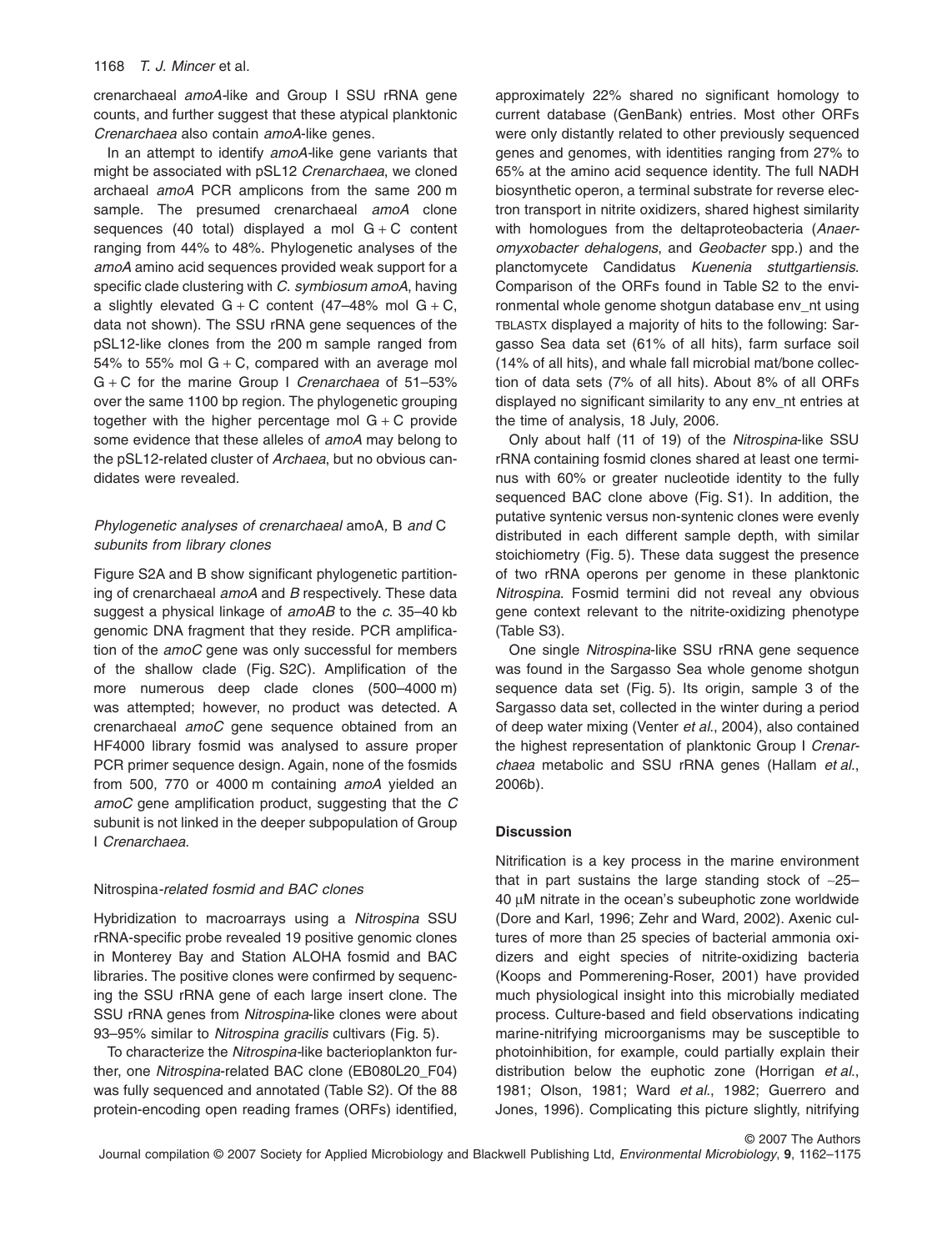#### *Putative nitrifying* Archaea *and* Bacteria 1169



0.01 substitutions/site

bacteria have also been observed to tolerate low light levels when they are cycled with dark incubation periods (Guerrero and Jones, 1996). This tolerance is somewhat consistent with observed depth distributions of planktonic *Crenarchaea* (Massana *et al*., 1997; Murray *et al*., 1998; Karner *et al*., 2001), and surface waters of Antarctica in winter (Murray *et al*., 1998; Church *et al*., 2003).

Our data show distributions of *Crenarchaea* and *Nitrospina* predominantly below the euphotic zone. Only during times of deep mixing such as in winter do these planktonic microorganisms appear to reach appreciable numbers near the surface (Massana *et al*., 1997; Murray *et al*., 1998; Hallam *et al*., 2006a). In contrast, planktonic euryarchaeal distributions in Monterey Bay tended to be inversely distributed relative to planktonic *Crenarchaea*. The high euryarchaeal abundance in the surface waters coincided with a nitrite maximum, perhaps indicating

the potential utilization of this nutrient by planktonic *Euryarchaea*. While the specific physiological properties of planktonic *Euryarchaea* are not well known, their distribution in the open ocean euphotic zone coincides with the presence of proteorhodopsin in their genomes (Frigaard *et al*., 2006). Both light- and surface-derived nutrients therefore appear critical in the ecophysiology of these marine *Euryarchaea*.

Previous non-quantitative cloning studies based upon the functional gene *amoA* have shown that *Betaproteobacteria* ammonia oxidizers could be detected in coastal marine sediments (Nold *et al*., 2000), and the Monterey Bay water column in particular (Nold *et al*., 2000; O'Mullan and Ward, 2005). While betaproteobacterial *amoA* genes were detectable in our study, they were significantly lower than crenarchaeal *amoA-*like genes. Consistent with this, using *amoA* probes derived from the obligate ammonia

**Fig. 5.** Phylogenetic tree based on 800 bp of unambiguous SSU rRNA gene sequence displaying all *Nitrospina*-related fosmid and BAC clones from libraries in Table 1 (bold font). Asterisks (\*) indicate fosmid clones possessing termini sequences with  $\geq 60\%$ nucleotide similarity to the fully sequenced BAC clone EB080L20\_F04. Altogether, 11 of 19 fosmid clones mapped to the fully sequenced BAC (Fig. S1), suggesting that these *Nitrospina* clade members harbour two rRNA operons per genome. Distance (top) and parsimony (bottom) bootstrap values are indicated at nodes.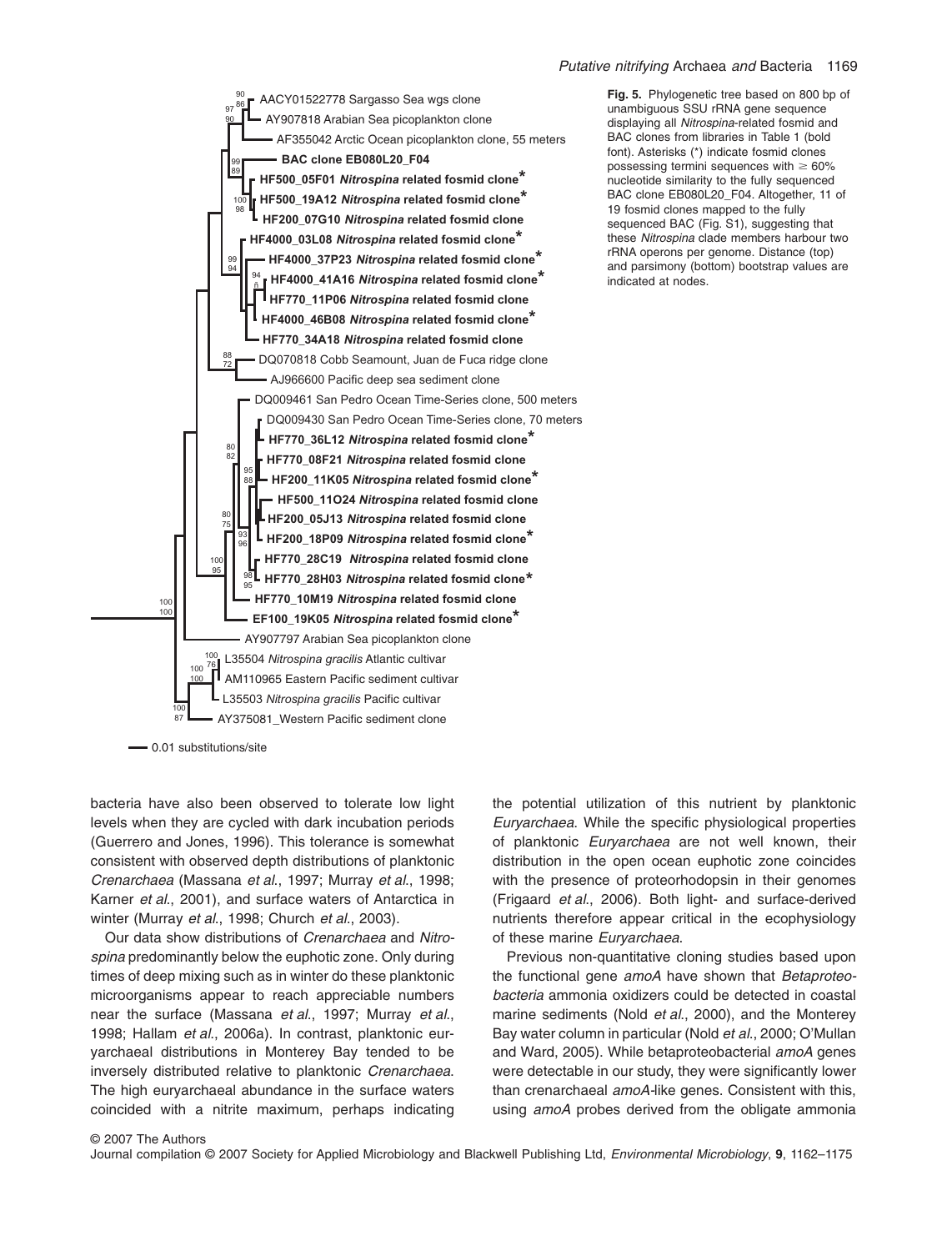oxidizers *Nitrosomonas*, *Nitrosospira*, and *Nitrosococcus*, yielded negative results in the picoplankton BAC and fosmid DNA libraries screened. These results corroborate recent data reported by Wuchter and coworkers, who found that betaproteobacterial *amoA* signal was at least 10-fold below the crenarchaeal *amoA* gene counts in the North Atlantic and North Sea (Wuchter *et al*., 2006).

The significant phylogenetic partitioning of putative *amoA* and *B* crenarchaeal genes (Figure S2A and B) could be due to photoinhibition-resistance adaptations. As the *amo* genes are known to be membrane spanning, this enzymatic complex could experience significant exposure to light and particular residue substitutions could compensate for this. This phylogenetic separation might also be due to hydrostatic pressure adaptation, although this is unlikely because measurable piezophilic adaptations generally occur at depths greater than 500–1000 m (Yayanos, 1995).

A one-to-one relationship was observed between crenarchaeal SSU rRNA and their *amoA-*like genes by macroarray hybridization. The libraries from Station ALOHA show this most clearly at depths 500 and 770 m, due to the high representation of planktonic *Crenarchaea*. The same was true for our Q-PCR analyses when the entire crenarchaeal SSU rRNA assemblage was accounted for.

The unanticipated abundance of the pSL12-related *Crenarchaea* open ocean samples suggests these organisms may have significant environmental influence. The high representation of pSL12-related members in some NPSG Station ALOHA environmental DNA samples (about 104 per ml seawater) contrasts with the negligible signal obtained in Monterey Bay. As the pSL12-related rRNA signal accounts for the crenarchaeal *amoA* gene copy number these organisms likely also contain an *amoA*-like gene, and may be involved in oceanic ammonia oxidation. Genomic reconstruction of the pSL12-related clones from fosmid libraries could provide more insight into their metabolic potential and natural history.

The presence and distribution of *Nitrospina*-related clones in cultivation-independent picoplankton surveys (Brown *et al*., 2005; Fuchs *et al*., 2005) suggest a subeuphotic zone distribution similar to that of planktonic *Crenarchaea*. Previous attempts to quantify *Nitrospina* using immunofluorescence approaches were reportedly difficult, due to the pleomorphic nature of this group (Ward and Carlucci, 1985). The data reported here represent some of the first quantitative information on *Nitrospina* distributions in the water column, and suggest these bacteria are abundant in both coastal and open ocean habitats. The BAC clone sequences we report here also provide a first glimpse into the genomes of naturally occurring relatives of nitrite-oxidizing *Nitrospina* isolates.

In Monterey Bay *Nitrospina*-like SSU rRNA gene copy number correlated well with planktonic crenarchaeal abundance. In the open ocean, the *Nitrospina* profiles showed the same relationship, at depths where high nitrification rates have been observed (Dore and Karl, 1996). The correspondence between planktonic *Crenarchaea* and *Nitrospina* distributions indicates a possible metabolic coupling of ammonia and nitrite oxidation between these two groups.

Interestingly, there are several other phylogenetic groups with distributions similar to those of planktonic *Crenarchaea* and *Nitrospina* that possibly contribute to nitrification processes in the water column, including ammonia oxidation, nitrite oxidation, or both. Potential groups that might possibly be involved include SAR202, an abundant environmental clade related to *Chloroflexi*, that accounts for reportedly 10% of bacterioplankton between 500 and 4000 m depth (Morris *et al*., 2004). Other *Bacteria* with similar distributions include a subclade of the deltaproteobacteria environmental cluster SAR324 (Wright *et al*., 1997), novel deltaproteobacteria observed in fosmid libraries (Moreira *et al*., 2006), and the Agg47 gammaproteobacterial cluster (DeLong *et al*., 1993; 2006).

Marine *Crenarchaea* may prove to be important contributors to the first step in oceanic nitrification (transformation of  $NH<sub>3</sub>$  to  $NO<sub>2</sub><sup>-</sup>)$ , and so may have significant impact on marine biogeochemical cycles. They may exert other influences beyond ammonia oxidation as well. For example, under anoxic conditions, ammonia-oxidizing bacteria exhibit a 30-fold increase in the production of N2O, a potent greenhouse gas (Goreau *et al*., 1980; Codispoti *et al*., 2001). As planktonic *Crenarchaea* encode genes required for N2O production (Hallam *et al*., 2006a,b), they may also be involved in both nitrogen removal and greenhouse gas production in the marine water column.

The observations we report here add to a picture of nitrification in the marine environment, where members of the *Crenarchaea*, including planktonic marine Group I and the pSL12-related clade may be responsible for significant amounts of ammonia oxidation. *Nitrospina* species, and potentially other groups, likely consume the archaealproduced nitrite thereby replenishing the nitrate pool. Further investigation of the dynamics and activities of these microbial groups, and their relationship and potential metabolic interactions with anammox bacteria in oxygen-limited environments, should enhance our understanding of the microbial drivers of these critical transformations in the marine nitrogen cycle.

#### **Experimental procedures**

*Seawater collection, library preparation and environmental DNA purification*

Seawater samples for fosmid libraries were collected at 22°45′-N, 158°00′-W, Station ALOHA, *c*. 100 km north of

© 2007 The Authors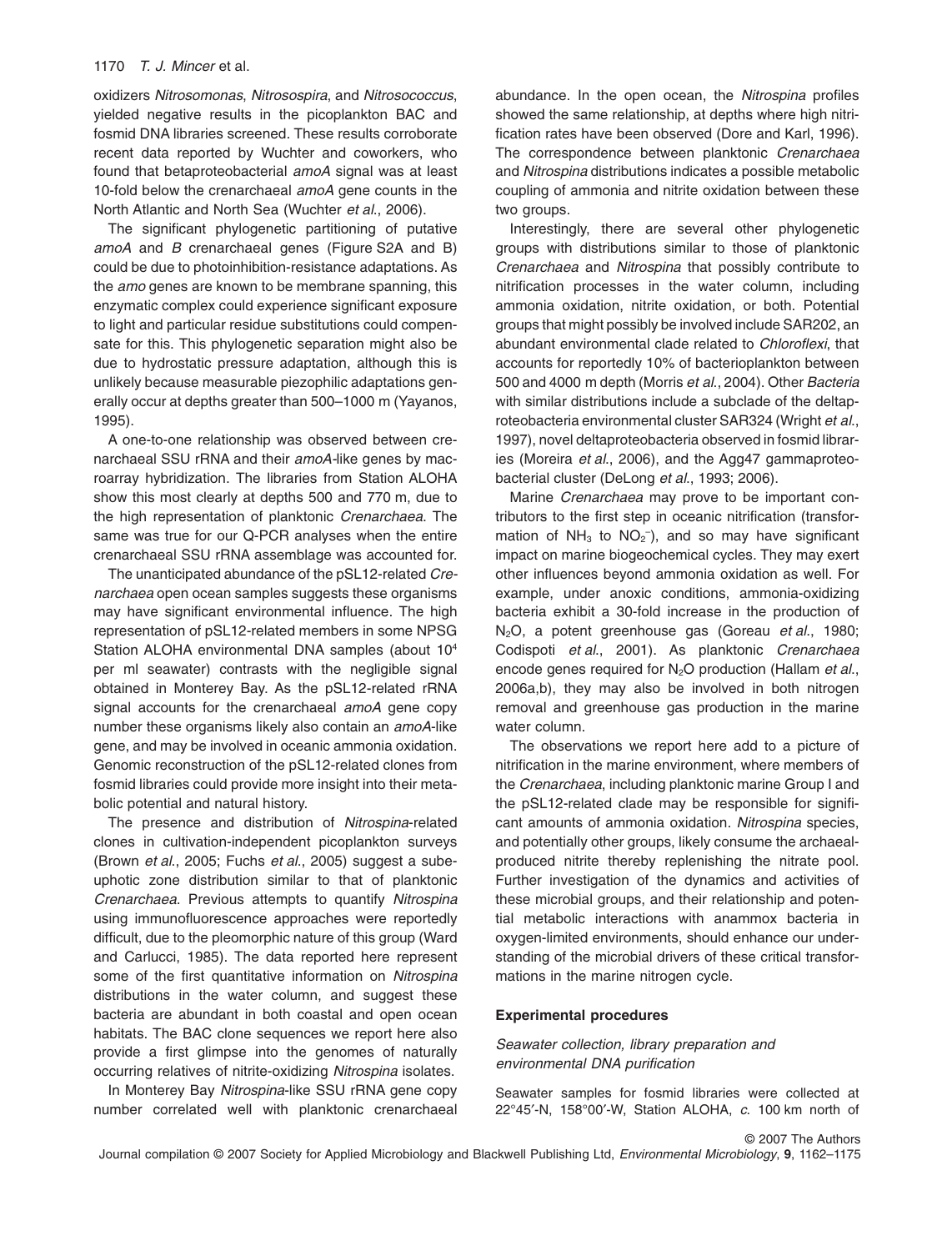Oahu, Hawaii October, 2002 (HF10–HF500 libraries) and December 2003 (HF770 and HF4000 libraries) as described (DeLong *et al*., 2006). Coastal California fosmid and BAC libraries were collected at 36°45′-N, 122°01′-W, station M1, Monterey Bay, CA, on the following dates: EB000, 17 March, 1999; EB080, 23 July, 1999; EF100, 21 February, 2002; EF500, 11 April, 2000. All fosmid and BAC libraries were constructed as described (Béjà *et al*., 2000; Suzuki *et al*., 2004; DeLong *et al*., 2006).

Monterey Bay seawater samples for environmental DNA used in Q-PCR were collected as singletons in large volumes (1–9 l) from CTD casts at station M1 from depths of 0, 20, 40, 100 and 200 m from 1 October, 1997 to 11 April, 1999. Samples were harvested using  $0.2 \mu m$  sterivex filters (Millipore, Billerica, MA) following a GFA prefiltration (Whatman, Florham Park, NJ). Picoplankton samples for environmental DNA preparation from Hawaii, Station ALOHA were collected in the same manner. Crude nucleic acid extracts were prepared as previously described (Suzuki *et al*., 2000). Subsequent clean-up of crude nucleic acid preparations was performed using a modification of the DNA extraction protocol supplied with the 96 well DNeasy columns from Qiagen (Chatsworth, CA) as follows: crude nucleic acids  $(-5-10 \mu g)$ brought up to 200  $\mu$ l volume in water were added to 20  $\mu$ l Buffer AW1 and 500 µl Buffer AW2, mixed completely and loaded onto the DNeasy columns. The 96 well columns were spun in a swinging bucket rotor at 6000 *g* for 10 min, put in new collection tubes, washed with another 600 µl Buffer AW2 and spun again at 6000 *g* for 10 min. The washed columns were dried at 70°C for 15 min, put in new collection tubes and nucleic acids eluted three times with 200 µl aliquots of Buffer AE, spinning after each addition of buffer for 2 min at 6000 *g*. DNA eluates were concentrated using a 96 well sizeexclusion-based ExcelaPure 96 well UF plate vacuum filtration system from EdgeBioSystems (Gaithersburg, MD). DNA was filtered to dryness, resuspended in  $200 \mu l$  dilute TE buffer (1 mM Tris pH 8, 0.1 mM EDTA), quantified using a NanoDrop spectrophotometer (NanoDrop Technologies, Wilmington, DE) and stored at -20°C.

# *Gene probing and analysis of macroarrayed clone libraries*

Large-insert fosmid or BAC clones were spotted in duplicate onto Hybond-N+ nylon filters (Amersham Biosciences, Piscataway, NJ) using a Genetix Q-Pix2 arrayer (Genetix Limited, Hampshire, UK), cells were lysed and nucleic acids were irreversibly bound to membranes following standard protocols supplied from the manufacturer. Hybridization and washes were carried out at 55°C (relatively low-stringency conditions) with PCR-generated DNA probes using the AlkPhos Direct Labeling and ECF Chemifluorescent Detection kits (Amersham Biosciences, Piscataway, NJ) all according to the manufacturer's instructions.

PCR-generated fragments for probes were fractionated by gel electrophoresis and purified using a QIAquick Spin Kit (Qiagen, Chatsworth, CA). Crenarchaeal *amoA* gene probes were generated using primer pair CrenAmoAModF (5′-TGGCTAAGACGMTGTA) CrenAmoAModR (5′-AAGC GGCCATCCATCTGTA), fosmid templates HF130\_12J19 and HF500\_19K23 were prepared in separate reactions and combined as an equimolar cocktail. Bacterial *amoA* probes were generated from genomic DNA isolated from pure cultures of *Nitrosomonas europaea* ATCC 19718, and *Nitrosospira multiformis* ATCC 25196 using primers amoA-1F and amoA-2R (Rotthauwe *et al*., 1997). The *amoA* probe derived from *Nitrosococcus oceani* ATCC 19707 genomic DNA was amplified using the primers NocAmoA\_F (5′-CCGGAGG AAGCTGCTAAA) and NocAmoA\_R (5′-AGAACCAGCGG CCAACAA). The bacterial *amoA* probe fragments were labelled and used in an equimolar cocktail. Positive control DNA samples were spotted and dried onto nylon membrane strips and included in macroarray hybridization experiments and purified and labelled as detailed above.

The probe targeting *Nitrospina*-related SSU rRNA genes was generated using NitSSU130F (5′-GGGTGAGT AACACGTGAATAA) and universal bacterial primer 530R (5′- GTGCCAGCMGCCGCGG) and the BAC EB080L20\_F04 as template using routine PCR amplification conditions.

Clones positive for the crenarchaeal *amoA* gene by hybridization were amplified using the PCR with the following primer pairs: CrenAmoAModF and CrenAmoAModR; CrenAmoBF (5′-ATGATTCAAACTGCTGAAGGA) and CrenAmoBR (5′-CCAAGGTCGTGTTGCRAA); CrenAmoCF (5′-TGGCAC AGATGCCCGCTTTAA) and CrenAmoCR (5′-GGTATCCGA TCTGCTGTACAA). PCR products were purified using the ExcelaPure 96 well UF plate vacuum filtration system from EdgeBioSystems (Gaithersburg, MD) and sequenced directly using the ABI PRISM BigDye Terminator v3.1 Cycle Sequencing Kit (Applied Biosystems, Warrington, UK).

Clones displaying a positive hybridization with the *Nitrospina* SSU rRNA gene probe were amplified using the standard eubacterial primers F27 (AGAGTTTGATCMTGG CTCAG) and R1492 (TACGGYTACCTTGTTACGACTT), and sequenced directly. To prevent trace amounts of *E. coli* host DNA present in fosmid DNA preparations from co-amplifying, samples were pretreated with Plasmid Safe nuclease using the manufacturer's protocol (Epicentre Technologies, Madison, WI).

## *Environmental PCR amplicon clone library construction and analysis*

To survey archaeal SSU rRNA diversity, environmental clone libraries were constructed. Five nanograms of purified environmental DNA from Station ALOHA at 200 m depth was amplified with the PCR using primers Ar20F (5′- TTCCGGTTGATCCYGCCRG) and 1390R (5′-GACGGGC GGTGTGTRC) and the following parameters: 5 min initial denaturation; 25 cycles of, 94°C for 30 s, 60°C for 30 s, 72°C for 1 min; 7 min final extension at 72°C using the EasyA high-fidelity thermostable polymerase (Stratagene, LaJolla, CA). Amplification products were cloned using the Topo TA cloning kit (Invitrogen, Carlsbad, CA) following the manufacturer's protocol. Colony PCR of clones was performed using M13F and M13R primers and purified amplicons were sequenced directly using primers Ar20, 958R and 1390R as previously described (DeLong *et al*., 2006).

#### *Q-PCR analyses of environmental DNA templates*

All Q-PCR experiments were run using an MJ Research DNA Engine Opticon1 thermocycler equipped with Opticon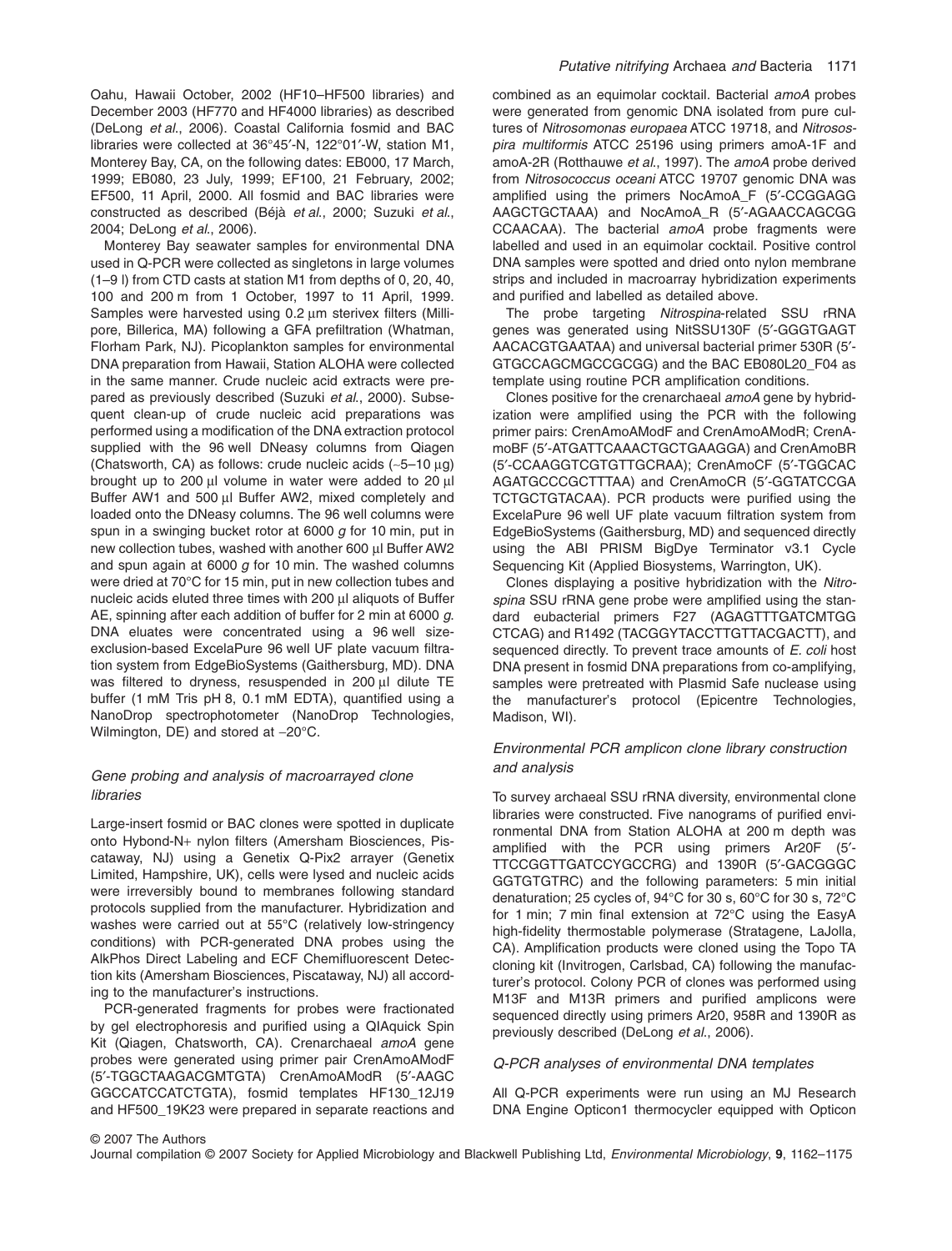Monitor software version 1.08. Q-PCR conditions in general were as follows: 12.5 µl QuantiTect SYBR Green PCR Master Mix (Qiagen, Chatsworth, CA),  $0.5 \mu$ M final concentration of each primer, 2 µl template (corresponding to 2 ng of environmental DNA total) and water were added to a final 25  $\mu$ l volume. All reactions were performed in 96 well, white Q-PCR plates (Bio-Rad, Hercules, CA) with optical ultra clear cap strips (ABgene, Epsom, UK). Specificity for Q-PCR reactions were tested by agarose gel electrophoresis, and melting curve analyses. Overall, efficiencies for all quantification reactions ranged from 87% to 105% with  $R^2$  values ranging from 0.890 to 0.999. No inhibitory effects of purified environmental DNA samples were observed using a method previously described (Horz *et al*., 2004).

Crenarchaeal *amoA* genes were detected using the primer set CrenAmoAQ-F (5′-GCARGTMGGWAARTTCTAYAA) CrenAmoAModR (5′-AAGCGGCCATCCATCTGTA) with the linearized fosmid clone HF500\_37A10 in 10-fold dilutions ranging from  $2 \times 10^7$  to 200 copies per reaction, used as a quantification standard. Thermocycling was performed as follows: initial denaturation 94.0°C for 15 min; amplification 50 cycles, denature 94.0°C for 15 s, primer annealing 52.0°C for 30 s, extension 72.0°C for 30 s, 78°C for 1 s to assure stringent product detection, with a plate read between each cycle; melting curve, 50.0–95.0°C with a read every 1.0°C held for 1 s between reads.

Bacterial *amoA* Q-PCR detection was carried out using the previously described primer set AmoA1-F and AmoA2-R (Rotthauwe *et al*., 1997) with the following reaction and cycling parameters modified from above: primer annealing 58.0°C for 30 s, extension 72.0°C for 1.5 min. The standard used for quantification was genomic DNA prepared from *N. europaea* ATCC 19718, in a dilution series ranging from  $2 \times 10^7$  to 200 copies of *amoA*, taking into account that *N. europaea* has two copies of *amoA* per genome of 2.81 Mbp.

Marine Group I archaeal SSU rRNA genes were quantified using the primers GI\_751F (5′-GTCTACCAGAACAYGTTC) and GI\_956R (5′-HGGCGTTGACTCCAATTG) with the following parameters modified from above: primer annealing 58°C for 30 s, incubation at 78°C for 1 s before each plate read to ensure stringent product quantification. An amplified DNA fragment was generated using the primers Ar20F and 1390R and the fosmid clone 4B7 (Béjà *et al*., 2002) as a template. The product was quantified and 10-fold dilutions ranging from  $2 \times 10^7$  to 200 copies were used as a quantification standard.

pSL12-like SSU rRNA genes were quantified using the primers pSL12\_750F (5′-GGTCCRCCAGAACGCGC) and pSL12\_876R (5′-GTACTCCCCAGGCGGCAA) with the following modifications from above: primer annealing 65°C for 30 s, incubation at 80°C for 1 s before each plate read to ensure stringent product quantification. An amplified DNA fragment was generated using the primers Ar20F and 1390R, from the template fosmid HF770\_041I11 as a standard (DeLong *et al*., 2006). The product was quantified and 10-fold dilutions ranging from  $2 \times 10^7$  to 200 copies were used as a quantification standard. Negative controls were performed with Group I archaeal clone DNA samples to confirm that pSL12-related gene copy numbers were faithfully represented.

*Nitrospina*-related SSU rRNA genes were quantified using the primers NitSSU\_130F (5′-GGGTGAGTAACACGTG AATAA) and NitSSU 282R (5'-TCAGGCCGGCTAAMCA) with the following conditions modified from above: primer annealing 57.5°C for 15 s, incubation at 77°C for 1 s before each plate read to ensure stringent product quantification. The linearized BAC clone EB080L20\_F04 in 10-fold dilutions ranging from  $5 \times 10^7$  to 50 copies was used as a quantification standard.

# *Crenarchaeal and euryarchaeal cell counts in Monterey Bay*

Cell counts were obtained using a polyribonucleotide *in situ* hybridization technique (polyFISH) method as previously described (DeLong *et al*., 1999). Briefly, seawater samples were collected in bulk and singleton formalin-fixed aliquots of  $3-10$  ml were filtered onto  $0.02 \mu m$  polycarbonate filters under vacuum. The filters were incubated 1 min in 1 ml of 2% (wt/vol) NaCl – 50% (v/v) ethanol and filtered to dryness. The immobilized samples were then stored at  $-20^{\circ}$ C and quantified using polyribonucleotide probes at a later date. Timeseries water samples were collected from 1 October, 1997 to 11 May, 1999, as indicated in the environmental DNA sampling method detailed above. Contour plots were drawn using the Surfer 8 software (Scientific Software Group, Sandy, UT). X, Y, Z arrayed data sets of date, depth, and measured value (respectively) were then gridded using the Kriging method with the linear variogram and default parameters. Filled contour plots were then generated using the smoothing option and default settings.

#### *DNA sequencing and annotation*

PCR amplicons were generated using primers 27F and 907R (5′-CCGTCAATTCMTTTRAGTTT) for *Nitrospina* SSU rRNA containing fosmids, with ABI PRISM BigDye Terminator v3.1 cycle sequencing kit (Applied Biosystems, Foster City, CA).

The EB080L20\_F04 BAC sequence was annotated using the FGENESB pipeline for automated annotation of bacterial genomes from Softberry ([http://www.softberry.com/berry.](http://www.softberry.com/berry.phtml) [phtml\)](http://www.softberry.com/berry.phtml) using the following parameters: open reading frame size = 100 amino acids, expectation =  $1 \times 10^{-10}$ . Predicted ORFs were queried against COG and GenBank nonredundant (NR) databases (updated 4/18/2006). The BLASTN searches for clone termini alignments and rRNA operon identification were run with the following changes from default settings:  $x = 150$  (drop-off value for gapped alignment),  $q = -1$  (penalty for nucleotide mismatch), and  $F = F$  (filter for repeated sequences) (Konstantinidis and Tiedje, 2005). Automated FGENESB annotation was manually refined using the annotation tool Artemis ([http://www.sanger.ac.uk/Software/](http://www.sanger.ac.uk/Software/Artemis) [Artemis\)](http://www.sanger.ac.uk/Software/Artemis) (Rutherford *et al*., 2000).

#### *Phylogenetic analyses*

Comparisons for *amo* subunits *A*, *B* and *C* found in this study and similar sequences available in GenBank and the Sargasso Sea whole genome shotgun data set (Venter *et al*.,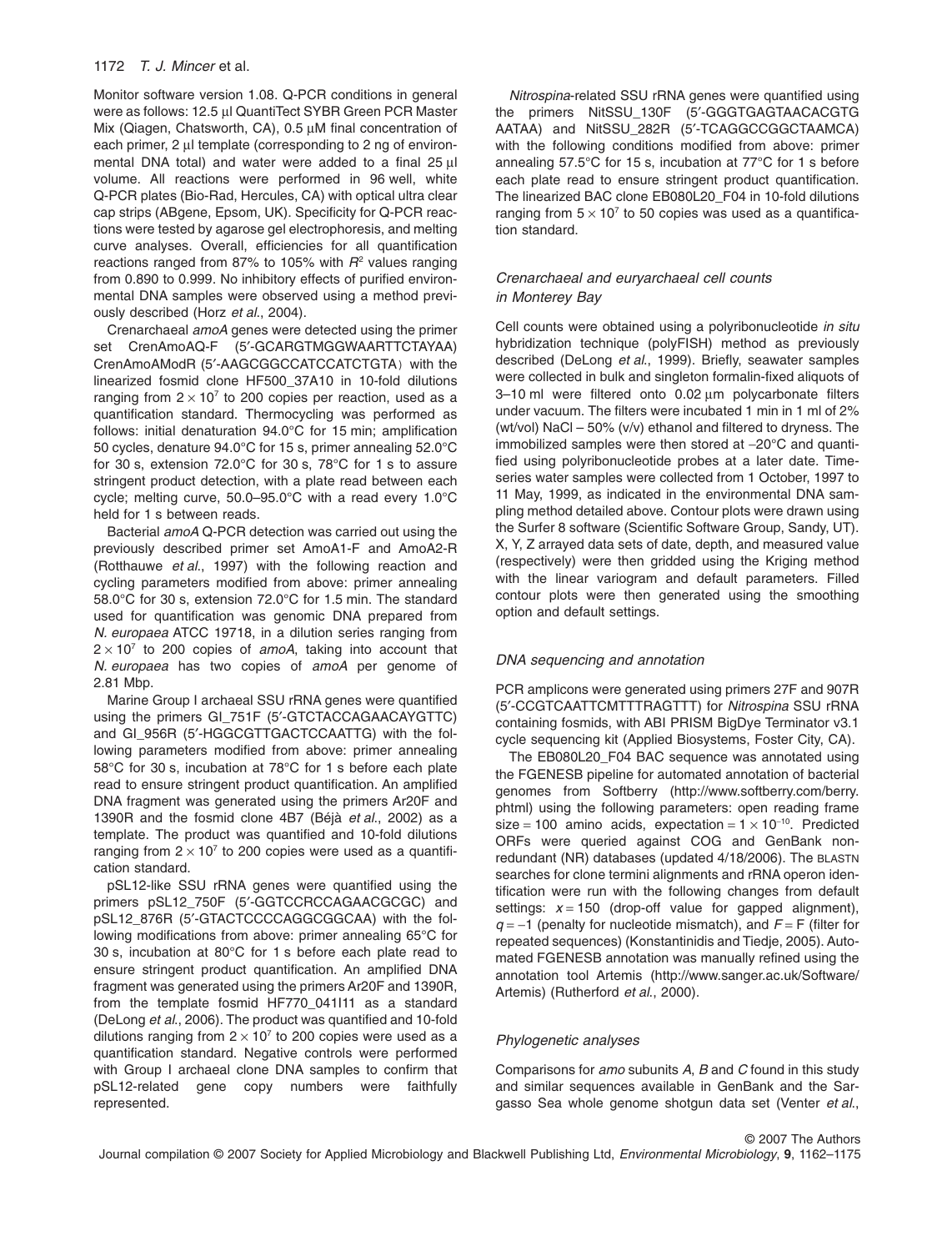2004) were analysed based on 187, 180 and 134 parsimony informative residues respectively, and phylogenetic trees were generated using distance and parsimony methods implemented in PAUP version 4.0b10 (Swofford, 2000) and rooted with sequences belonging to its corresponding particulate methane monooxygenase. Replicates of 1000 bootstraps for distance and parsimony methods were performed using step-wise addition and full heuristic methods respectively.

#### *GenBank accession numbers*

All sequences generated for use in this study were deposited in the GenBank public database with the following accession numbers DQ989186–DQ989205, EF106792–EF106952, EF106972 and EI010972–EI011009.

#### **Acknowledgements**

Special thanks to Asuncion Martinez, Steven Hallam, Jay McCarren, and other collaborators in the DeLong, Chisholm and Polz laboratories at MIT for helpful discussions, and Francisco Chavez and the Biological Oceanography Group at the Monterey Bay Aquarium Research Institute for the corresponding chemical oceanographic time-series data. This work was supported by grants from the Gordon and Betty Moore Foundation (E.F.D. and D.M.K.), NSF Science and Technology Center award EF0424599 (D.M.K. and E.F.D.) and an NSF Microbial Observatory award (MCB-0348001) (E.F.D.).

#### **References**

- Arp, D.J., and Stein, L.Y. (2003) Metabolism of inorganic N compounds by ammonia-oxidizing bacteria. *Crit Rev Biochem Mol Biol* **38:** 471–495.
- Barns, S.M., Delwiche, C.F., Palmer, J.D., and Pace, N.R. (1996) Perspectives on archaeal diversity, thermophily and monophyly from environmental rRNA sequences. *Proc Natl Acad Sci USA* **93:** 9188–9193.
- Béjà, O., Suzuki, M.T., Koonin, E.V., Aravind, L., Hadd, A., Nguyen, L.P., *et al.* (2000) Construction and analysis of bacterial artificial chromosome libraries from a marine microbial assemblage. *Environ Microbiol* **2:** 516–529.
- Béjà, O., Koonin, E.V., Aravind, L., Taylor, L.T., Seitz, H., Stein, J.L., *et al.* (2002) Comparative genomic analysis of archaeal genotypic variants in a single population and in two different oceanic provinces. *Appl Environ Microbiol* **68:** 335–345.
- Brown, M.V., Schwalbach, M.S., Hewson, I., and Fuhrman, J.A. (2005) Coupling 16S-ITS rDNA clone libraries and automated ribosomal intergenic spacer analysis to show marine microbial diversity: development and application to a time series. *Environ Microbiol* **7:** 1466– 1479.
- Church, M.J., DeLong, E.F., Ducklow, H.W., Karner, M.B., Preston, C.M., and Karl, D.M. (2003) Abundance and distribution of planktonic *Archaea* and *Bacteria* in the waters

west of the Antarctic Peninsula. *Limnol Oceanogr* **48:** 1893–1902.

- Codispoti, L.A., Brandes, J.A., Christensen, J.P., Devol, A.H., Naqvi, S.W.A., Paerl, H.W., and Yoshinari, T. (2001) The oceanic fixed nitrogen and nitrous oxide budgets: moving targets as we enter the anthropocene? *Sci Mar* **65:** 85–105.
- Dalsgaard, T., Canfield, D.E., Petersen, J., Thamdrup, B., and Acuna-Gonzalez, J. (2003) N2 production by the anammox reaction in the anoxic water column of Golfo Dulce, Costa Rica. *Nature* **422:** 606–608.
- DeLong, E.F., Franks, D.G., and Alldredge, A.L. (1993) Phylogenetic diversity of aggregate-attached vs free-living marine bacterial assemblages. *Limnol Oceanogr* **38:** 924– 934.
- DeLong, E.F., Taylor, L.T., Marsh, T.L., and Preston, C.M. (1999) Visualization and enumeration of marine planktonic archaea and bacteria by using polyribonucleotide probes and fluorescent in situ hybridization. *Appl Environ Microbiol* **65:** 5554–5563.
- DeLong, E.F., Preston, C.M., Mincer, T., Rich, V., Hallam, S.J., Frigaard, N.U., *et al.* (2006) Community genomics among stratified microbial assemblages in the ocean's interior. *Science* **311:** 496–503.
- Dore, J.E., and Karl, D.M. (1996) Nitrification in the euphotic zone as a source for nitrite, nitrate, and nitrous oxide at Station ALOHA. *Limnol Oceanogr* **41:** 1619–1628.
- Francis, C.A., Roberts, K.J., Beman, J.M., Santoro, A.E., and Oakley, B.B. (2005) Ubiquity and diversity of ammonia-oxidizing archaea in water columns and sediments of the ocean. *Proc Natl Acad Sci USA* **102:** 14683–14688.
- Frigaard, N.U., Martinez, A., Mincer, T.J., and DeLong, E.F. (2006) Proteorhodopsin lateral gene transfer between marine planktonic Bacteria and Archaea. *Nature* **439:** 847– 850.
- Fuchs, B.M., Woebken, D., Zubkov, M.V., Burkill, P., and Amann, R. (2005) Molecular identification of picoplankton populations in contrasting waters of the Arabian Sea. *Aquat Microb Ecol* **39:** 145–157.
- Goreau, T.J., Kaplan, W.A., Wofsy, S.C., McElroy, M.B., Valois, F.W., and Watson, S.W. (1980) Production of NO(2) and N(2)O by nitrifying bacteria at reduced concentrations of oxygen. *Appl Environ Microbiol* **40:** 526–532.
- Guerrero, M.A., and Jones, R.D. (1996) Photoinhibition of marine nitrifying bacteria. 1. Wavelength-dependent response. *Mar Ecol Prog Ser* **141:** 183–192.
- Hallam, S., Konstantinidis, K., Brochier, C., Putnam, N., Schleper, C., Watanabe, Y., *et al.* (2006a) Genomic analysis of the uncultivated marine crenarchaeon *Cenarchaeum symbiosum*. *Proc Natl Acad Sci USA* **103:** 18296– 18301.
- Hallam, S.J., Mincer, T.J., Schleper, C., Preston, C.M., Roberts, K., Richardson, P.M., and DeLong, E.F. (2006b) Pathways of carbon assimilation and ammonia oxidation suggested by environmental genomic analyses of marine Crenarchaeota. *PLoS Biol* **4:** e95.
- Herndl, G.J., Reinthaler, T., Teira, E., van Aken, H., Veth, C., Pernthaler, A., and Pernthaler, J. (2005) Contribution of Archaea to total prokaryotic production in the deep Atlantic Ocean. *Appl Environ Microbiol* **71:** 2303–2309.

© 2007 The Authors

Journal compilation © 2007 Society for Applied Microbiology and Blackwell Publishing Ltd, *Environmental Microbiology*, **9**, 1162–1175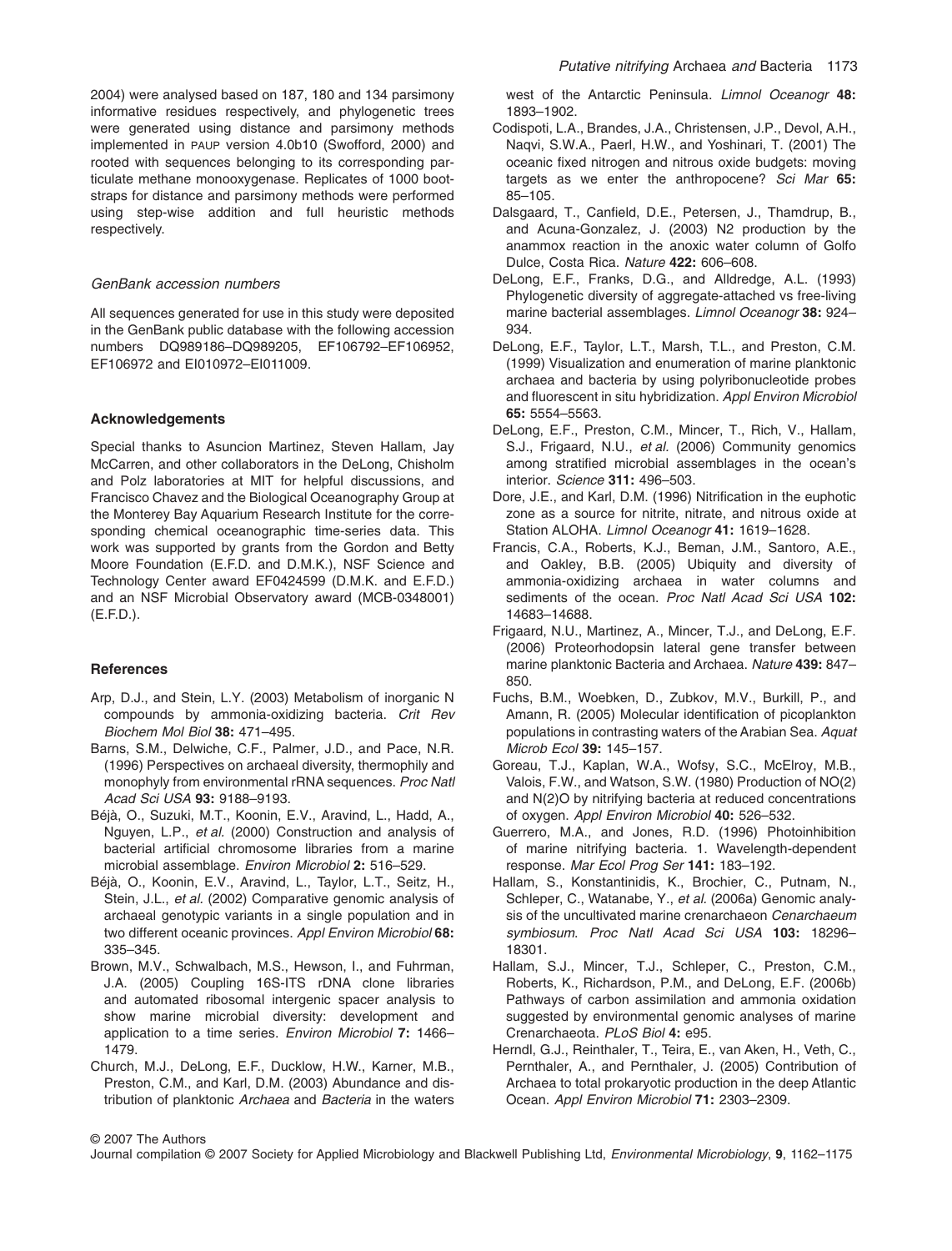- Horrigan, S.G., Carlucci, A.F., and Williams, P.M. (1981) Light inhibition of nitrification in sea surface films. *J Mar Res* **39:** 557–565.
- Horz, H.P., Barbrook, A., Field, C.B., and Bohannan, B.J.M. (2004) Ammonia-oxidizing bacteria respond to multifactorial global change. *Proc Natl Acad Sci USA* **101:** 15136– 15141.
- Ingalls, A.E., Shah, S.R., Hansman, R.L., Aluwihare, L.I., Santos, G.M., Druffel, E.R., and Pearson, A. (2006) Quantifying archaeal community autotrophy in the mesopelagic ocean using natural radiocarbon. *Proc Natl Acad Sci USA* **103:** 6442–6447.
- Jetten, M.S.M., Cirpus, I., Kartal, B., van Niftrik, L., van de Pas-Schoonen, K.T., Sliekers, O., *et al.* (2005) 1994–2004: 10 years of research on the anaerobic oxidation of ammonium. *Biochem Soc Trans* **33:** 119–123.
- Karl, D.M. (2002) Nutrient dynamics in the deep blue sea. *Trends Microbiol* **10:** 410–418.
- Karner, M.B., DeLong, E.F., and Karl, D.M. (2001) Archaeal dominance in the mesopelagic zone of the Pacific Ocean. *Nature* **409:** 507–510.
- Könneke, M., Bernhard, A.E., de la Torre, J.R., Walker, C.B., Waterbury, J.B., and Stahl, D.A. (2005) Isolation of an autotrophic ammonia-oxidizing marine archaeon. *Nature* **437:** 543–546.
- Konstantinidis, K.T., and Tiedje, J.M. (2005) Genomic insights that advance the species definition for prokaryotes. *Proc Natl Acad Sci USA* **102:** 2567– 2572.
- Koops, H.P., and Pommerening-Roser, A. (2001) Distribution and ecophysiology of the nitrifying bacteria emphasizing cultured species. *FEMS Microbiol Ecol* **37:** 1–9.
- Kowalchuk, G.A., and Stephen, J.R. (2001) Ammoniaoxidizing bacteria: a model for molecular microbial ecology. *Annu Rev Microbiol* **55:** 485–529.
- Kuypers, M.M., Sliekers, A.O., Lavik, G., Schmid, M., Jorgensen, B.B., Kuenen, J.G., *et al.* (2003) Anaerobic ammonium oxidation by anammox bacteria in the Black Sea. *Nature* **422:** 608–611.
- Leininger, S., Urich, T., Schloter, M., Schwark, L., Qi, J., Nicol, G.W., *et al.* (2006) Archaea predominate among ammonia-oxidizing prokaryotes in soils. *Nature* **442:** 806– 809.
- Massana, R., Murray, A.E., Preston, C.M., and DeLong, E.F. (1997) Vertical distribution and phylogenetic characterization of marine planktonic Archaea in the Santa Barbara Channel. *Appl Environ Microbiol* **63:** 50–56.
- Moreira, D., Rodriguez-Valera, F., and Lopez-Garcia, P. (2006) Metagenomic analysis of mesopelagic Antarctic plankton reveals a novel deltaproteobacterial group. *Microbiology* **152:** 505–517.
- Morris, R.M., Rappe, M.S., Urbach, E., Connon, S.A., and Giovannoni, S.J. (2004) Prevalence of the Chloroflexirelated SAR202 bacterioplankton cluster throughout the mesopelagic zone and deep ocean. *Appl Environ Microbiol* **70:** 2836–2842.
- Murray, A.E., Preston, C.M., Massana, R., Taylor, L.T., Blakis, A., Wu, K., and DeLong, E.F. (1998) Seasonal and spatial variability of bacterial and archaeal assemblages in the coastal waters near Anvers Island, Antarctica. *Appl Environ Microbiol* **64:** 2585–2595.
- Nold, S.C., Zhou, J., Devol, A.H., and Tiedje, J.M. (2000) Pacific Northwest marine sediments contain ammoniaoxidizing bacteria in the beta subdivision of the Proteobacteria. *Appl Environ Microbiol* **66:** 4532–4535.
- O'Mullan, G.D., and Ward, B.B. (2005) Relationship of temporal and spatial variabilities of ammonia-oxidizing bacteria to nitrification rates in Monterey Bay, California. *Appl Environ Microbiol* **71:** 697–705.
- Olson, R.J. (1981) Differential photoinhibition of marine nitrifying bacteria: a possible mechanism for the formation of the primary nitrite maximum. *J Mar Res* **39:** 227–238.
- Park, H.D., Wells, G.F., Bae, H., Criddle, C.S., and Francis, C.A. (2006) Occurrence of ammonia-oxidizing archaea in wastewater treatment plant bioreactors. *Appl Environ Microbiol* **72:** 5643–5647.
- Pearson, A., McNichol, A.P., Benitez-Nelson, B.C., Hayes, J.M., and Eglinton, T.I. (2001) Origins of lipid biomarkers in Santa Monica Basin surface sediment: a case study using compound-specific Delta C-14 analysis. *Geochim Cosmochim Acta* **65:** 3123–3137.
- Preston, C.M., Wu, K.Y., Molinski, T.F., and DeLong, E.F. (1996) A psychrophilic crenarchaeon inhabits a marine sponge: *Cenarchaeum symbiosum* gen. nov., sp. nov. *Proc Natl Acad Sci USA* **93:** 6241–6246.
- Rotthauwe, J.H., Witzel, K.P., and Liesack, W. (1997) The ammonia monooxygenase structural gene *amoA* as a functional marker: molecular fine-scale analysis of natural ammonia-oxidizing populations. *Appl Environ Microbiol* **63:** 4704–4712.
- Rutherford, K., Parkhill, J., Crook, J., Horsnell, T., Rice, P., Rajandream, M.A., and Barrell, B. (2000) Artemis: sequence visualization and annotation. *Bioinformatics* **16:** 944–945.
- Suzuki, M.T., Taylor, L.T., and DeLong, E.F. (2000) Quantitative analysis of small-subunit rRNA genes in mixed microbial populations via 5′-nuclease assays. *Appl Environ Microbiol* **66:** 4605–4614.
- Suzuki, M.T., Preston, C.M., Béjà, O., de la Torre, J.R., Steward, G.F., and DeLong, E.F. (2004) Phylogenetic screening of ribosomal RNA gene-containing clones in Bacterial Artificial Chromosome (BAC) libraries from different depths in Monterey Bay. *Microb Ecol* **48:** 473–488.
- Swofford, D. (2000) *Phylogenetic Analysis Using Parsimony (and Other Methods)*, Version 4.0b10. Sunderland, MA, USA: Sinauer Associates.
- Treusch, A.H., Leininger, S., Kletzin, A., Schuster, S.C., Klenk, H.P., and Schleper, C. (2005) Novel genes for nitrite reductase and Amo-related proteins indicate a role of uncultivated mesophilic crenarchaeota in nitrogen cycling. *Environ Microbiol* **7:** 1985–1995.
- Venter, J.C., Remington, K., Heidelberg, J.F., Halpern, A.L., Rusch, D., Eisen, J.A., *et al.* (2004) Environmental genome shotgun sequencing of the Sargasso Sea. *Science* **304:** 66–74.
- Vetriani, C., Jannasch, H.W., MacGregor, B.J., Stahl, D.A., and Reysenbach, A.L. (1999) Population structure and phylogenetic characterization of marine benthic Archaea in deep-sea sediments. *Appl Environ Microbiol* **65:** 4375– 4384.
- Ward, B.B., and Carlucci, A.F. (1985) Marine ammonia- and nitrite-oxidizing bacteria: serological diversity determined

© 2007 The Authors